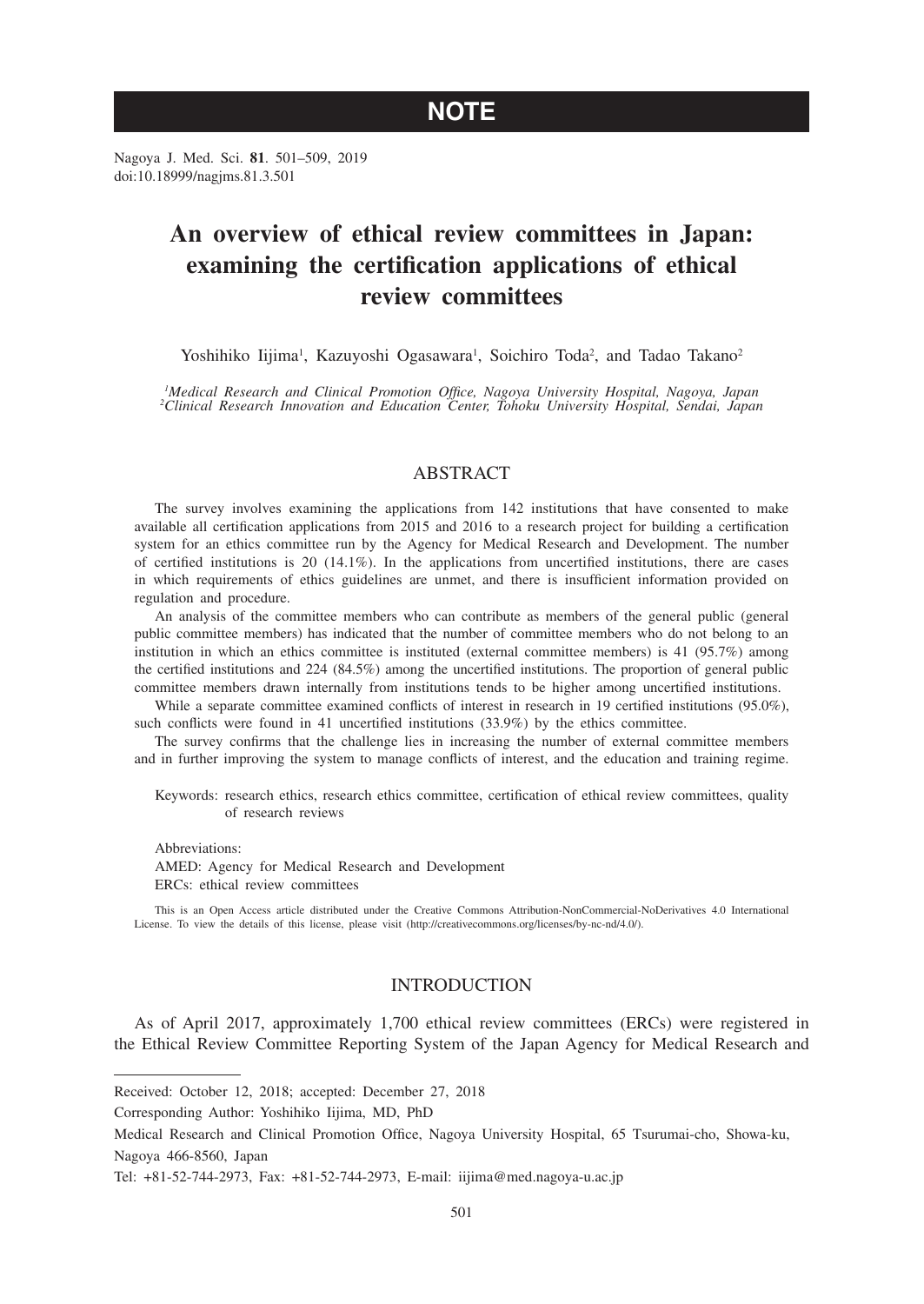Development.<sup>1</sup> Furthermore, as of November 2017, approximately 1,269 ERCs that review clinical trials, which collect findings pertaining to the use of medications to obtain state approval, were registered.2 Thus, it can be estimated that there are approximately as many as 3,000 committees reviewing clinical trials in Japan, if we count only those that are registered in the public system.

Meanwhile, even though clinical research has become more sophisticated and complex, when it comes to the ethical review of clinical research, the review criteria and focal points still remain unclear. There are indications of inconsistencies in the quality of the committees' work.<sup>3</sup>

Under these circumstances, in 2014, the Ministry of Health, Labour and Welfare launched the Project for the Certification of Ethical Review Committees, which evaluated the ethicality, safety, and scientific validity of clinical research (the project was delegated to the Agency for Medical Research and Development (AMED) in fiscal year 2015). The project aims to improve the quality of reviews conducted by ERCs.<sup>4</sup> When certifying ERCs, after reviewing application documents submitted by each institution regarding the implementation system, the situation concerning research reviews, etc., based on pre-established certification requirements,<sup>5</sup> a field survey is conducted to investigate whether everything is actually done as described in the application documents. We analyzed the application data of 142 institutions who applied for certification to the "Project for the Certification of Ethical Review Committees" between fiscal years 2015 and 2016, thereby attempting to clarify the current situation of ERCs in Japan and the issues they face.

# OVERVIEW OF INSTITUTIONS SURVEYED

Of the institutions that applied for certification to the "Project for the Certification of Ethical Review Committees" between fiscal years 2015 and 2016, we studied the application data of 142 institutions who had granted their consent for the use of the documents in this study. The total number of application data is not publicly disclosed. However, this survey may not be subject to selection bias, because the 142 institutions includes most leading institutions in Japan. Of the 142 institutions, there were 48 universities (33.8%); 61 hospitals, including university hospitals (43%); 13 other research institutions (9.2%); and 20 other institutions (14.1%). The number of ERCs established by the institutions is as follows: 121 institutions (85.2%) have established 1 committee each, 14 institutions (9.9%) 2 committees each, 2 institutions 3–4 committees each, and 5 institutions (3.5%) over 5 committees each. In total, the institutions that submitted applications for certification have established 164 ERCs.

## RESULTS

## *Certification rate*

Of the 142 institutions, 20 were certified (14.1% certification rate). Furthermore, on examining the certification rate of ERCs by parent bodies, we find that: ERCs established by 11 out of the 48 universities (22.9%) were certified, ERCs established by 5 out of the 61 hospitals (including university hospitals)  $(8.2\%)$  were certified, ERCs established by 3 out of the 13  $(23.1\%)$  other research institutions were certified, and ERCs established by 1 out of the 20 other institutions (5%) were certified (Fig. 1).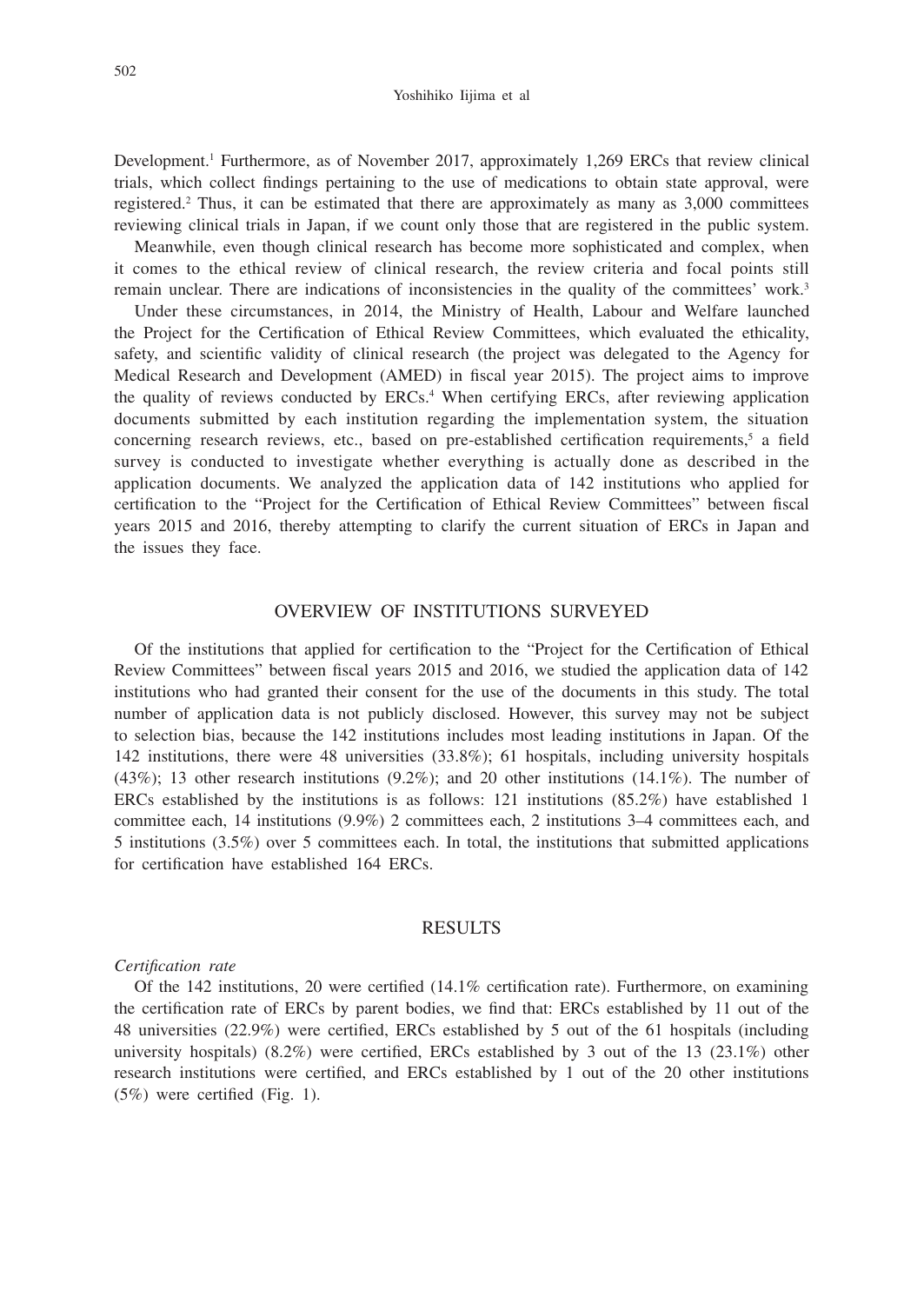

#### Overview of Ethical Review Committees

**Fig. 1** Ethical Review Committee Certification System: Certification rate

## *Composition of ERCs*

The average number of members in ERCs  $(n=164)$  was 13.6. The average number of the socalled external committee members per committee was 4.4. There were 139 (97.8%) institutions that had established committees with 2 or more external committee members, but committees established by 2 organizations did not include external committee members.

Furthermore, the average number of female members per committee was 3.5. ERCs consisting of both sexes were established by 141 of the institutions, whereas one of the institutions established a committee consisting of only male members.

If we focus on those who can express their opinions from a general standpoint (hereinafter referred to as "members who can provide opinions of the general public including viewpoints of research subjects") ( $n=362$ ), 94 committee members belonged to an institution ( $26\%$ ), whereas 265 (73.2%) did not. In the committees established by certified institutions, there were 4 such members who belonged to an institution and 41 who did not  $(n=45)$ , whereas in the committees established by uncertified institutions, there were 90 such members who belonged to an institution and 224 who did not  $(n=314)$  (Fig. 2). Their occupations were quite diverse. Mainly, there were 83 office workers who worked for the institutions, 43 general citizens, 38 people affiliated with nonprofit organizations (NPOs), 28 university faculty members, and 20 corporate officers, office workers, Rotary Club members, etc. (Table 1).

# *Conflicts of interest screening systems pertaining to the research topic*

Conflict of interest screening systems varied among the institutions. In 83 institutions, "separate committees specializing in conflicts of interest conduct screening and submit the results to ERCs." In 42 institutions, "separate committees conduct screening, after which the secretariat confirms the results," and in one of the institutions "no screening is conducted."

#### *Secretariat*

A total of 139 institutions have secretariats, while one institution (uncertified) does not. Furthermore, 133 institutions have help desks. The average number of secretarial employees was 3.4, 1.9 of which were full-time employees. Of the 132 heads of secretariats, 26 were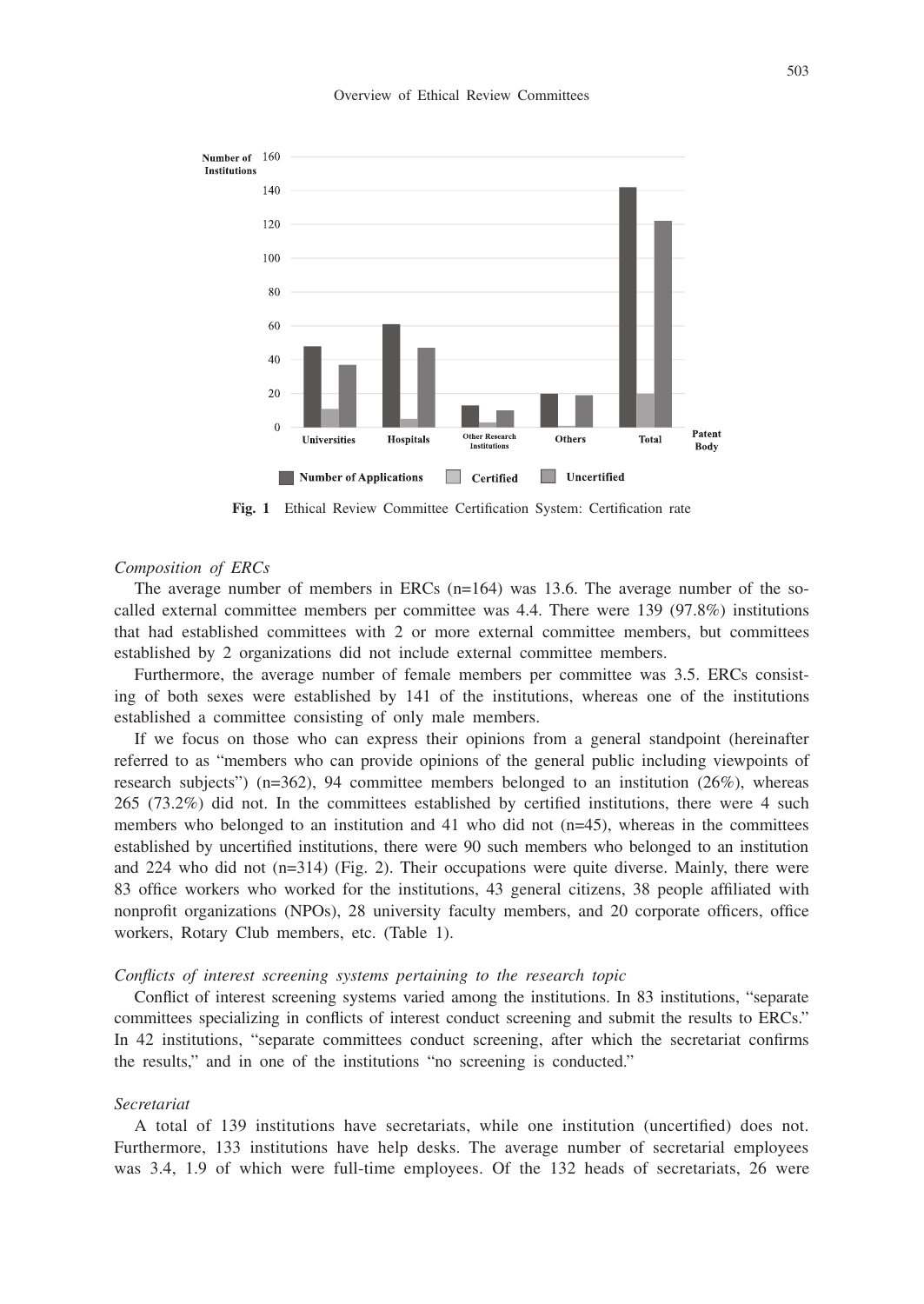"doctors," 4 nurses, 26 pharmacists, and 76 clerical workers. The screening results were shared as "documents" (137 institutions), through "email" (81 institutions) and "phone" (32 institutions: 3 certified, 29 uncertified) and on "website" (multiple answers).

## *Managing the conflicts of interest pertaining to the committee members*

While 75 institutions required that the members of the committees they have established submitted a declaration of conflicts of interest, 67 institutions did not have any such requirements. While committees of 131 institutions checked their members' conflicts of interest with respect to research topics prior to conducting a review, committees of 11 institutions did not.



**Fig. 2** Members who can provide opinions of the general public including views on research subjects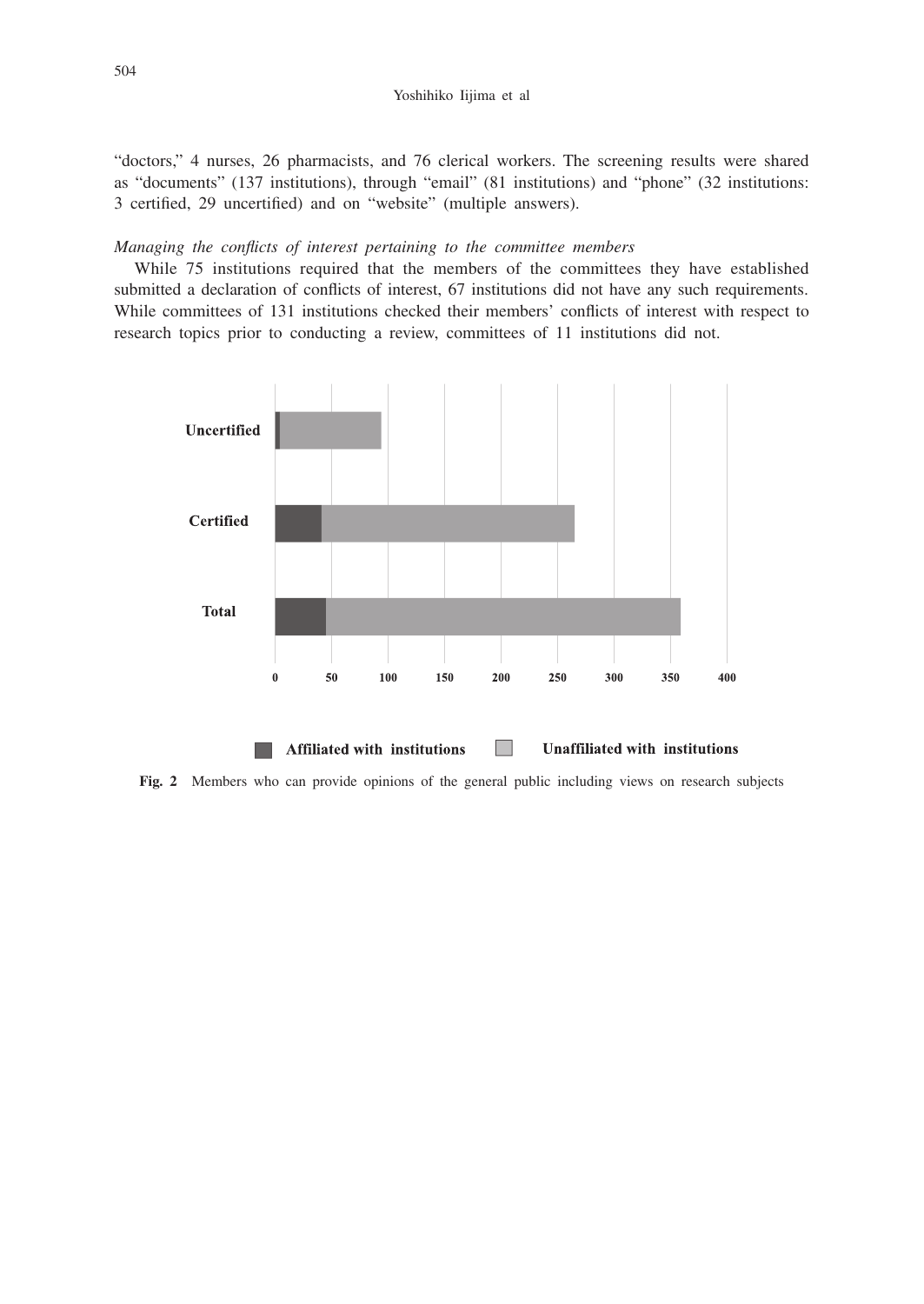| ×                |             | ×             |
|------------------|-------------|---------------|
|                  |             |               |
|                  | ł           |               |
| I<br>ł<br>$\sim$ | ×<br>I<br>× | I<br>ł<br>$-$ |

| Detailed Occupational Description                                                        | No of people   |
|------------------------------------------------------------------------------------------|----------------|
| Intraorganizational secretarial employees (department head, section chief, chief clerk)  |                |
| General citizens                                                                         |                |
| NPOs and Associations (Foundations)                                                      |                |
| University faculty members/Research institute staff (including the University President) |                |
| Corporate officers, office workers, and Rotary Club members                              |                |
| Teachers (headmaster, teacher, educational committee members, etc.)                      | 16             |
| Patients Association (including association of victims of medical accidents, etc.)       | 13             |
| Secretarial employees (external), including auditors                                     | 11             |
| Healthcare professionals, nurses, childcare workers, counsellors, etc.                   | 11             |
| School advisors, social welfare corporation employees, preschool principals, etc.        | 9              |
| Members of the press                                                                     | 9              |
| Volunteers                                                                               | 9              |
| Administrative officials (mayor, government official, etc.)                              | 8              |
| Religious workers (head priest, etc.)                                                    | 8              |
| Welfare workers                                                                          | 6              |
| Housewives (househusbands)                                                               | 6              |
| Mediation Committee Members, etc.                                                        | 5              |
| Lawyers (including certified social insurance and labor consultant) and Accountants      | 5              |
| Members of the Diet                                                                      | 3              |
| Academic experts                                                                         | 3              |
| Consumer organization employees                                                          | 2              |
| Consultants                                                                              | 2              |
| Freelance writers                                                                        | $\overline{2}$ |
| Cultural class organizers                                                                | 1              |
| Part-time workers                                                                        | 1              |
| Labor union staff members                                                                | 1              |
| Unemployed                                                                               | 1              |
| Unspecified                                                                              | 14             |
| Total                                                                                    | 362            |

**Table 1** Members who can provide opinions of the general public including views on research subjects

*State of education and training provided to committee members*

While 123 institutions provided induction training to newly appointed committee members, 19 institutions did not. While 127 institutions provided continuous training to committee members, 15 institutions did not. Those institutions that did not provide continuous training were all uncertified.

Various methods of training were used. While 113 institutions held training seminars, 27 institutions did not. As for the annual frequency of workshops:  $69$  institutions  $(48.6%)$  held 1 workshop per year, 39 institutions (27.5%) 2 workshops per year, 12 institutions (8.5%) 3 workshops per year, 18 institutions (12.7%) 4–6 workshops per year, 14 institutions (9.9%) 7–9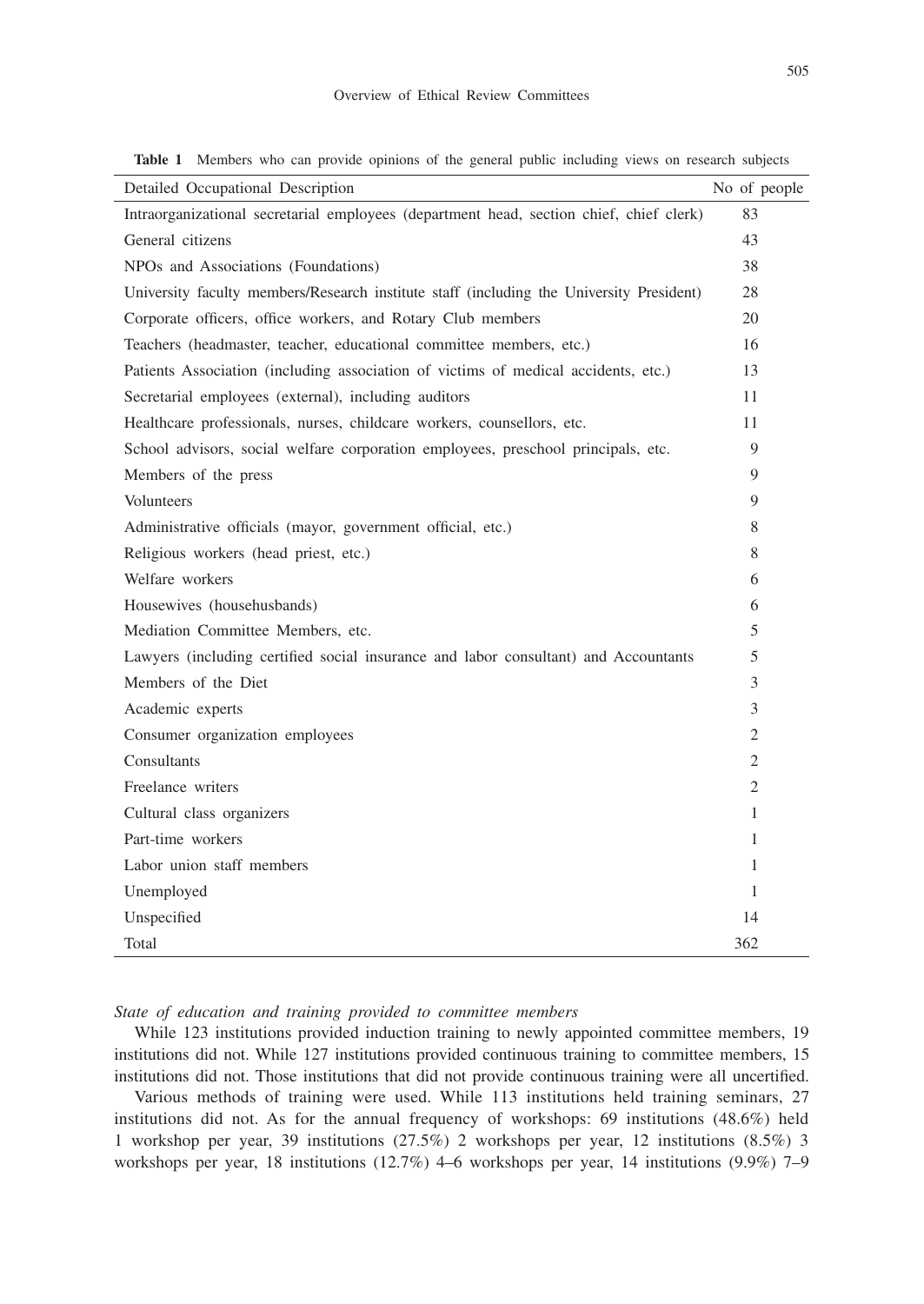workshops per year, and 6 institutions (4.2%) over 10 workshops per year. With regard to Elearning, 100 institutions introduced it, whereas 42 institutions did not. Although 113 institutions provided opportunities to participate in external training sessions, 20 institutions did not offer such opportunities.

## *Management of ERCs*

Regulations pertaining to committee organization and management were introduced by most of the institutions with the exception of one uncertified institution. Methods of adopting a resolution were stipulated by 138 institutions, whereas 1 uncertified institution did not stipulate any such methods. Methods of adopting a resolution when a unanimous vote is problematic were stipulated by 112 institutions. Further, 27 institutions required a "unanimous vote," whereas 2 uncertified institutions did not introduce any stipulations regarding this matter.

With regard to the time required for a committee meeting, 19 institutions answered "less than 1 hour," 76 institutions answered "1–2 hours," 32 institutions answered "2–3 hours," and 14 institutions answered "over 3 hours."

## *Entrustment of ethical reviews*

A total of 119 institutions, including all 20 certified institutions, were entrusted with ethical reviews by other institutions. On the other hand, 22 institutions (all uncertified) did not have a system in place to encourage other institutions to entrust them with ethical reviews. In 2016, 9 out of 14 certified institutions were entrusted with conducting ethical reviews, whereas 34 out of 47 uncertified institutions were not.

## DISCUSSION

Many of the ERCs surveyed in this study seem to be driven to seek assurance of the quality of ethical reviews and establish systems to appropriately assess ethicality and scientific validity. However, the overall certification rate remained low at 14.1%. Some of the committees did not comply with Japan's "Ethical Guidelines for Medical Research Involving Human Subjects (Public Notice of the Ministry of Education, Culture, Sports, Science and Technology and the Ministry of Health, Labour and Welfare No. 3 of 2014)." For example, there was one committee that did not include members of both sexes, and there were two committees that did not include multiple external committee members. Furthermore, education and training for committee members was not provided in approximately 14% of the institutions. A survey of 378 ERCs conducted in 2013 reported that 12.4% of the institutions did not include external committee members, and 6.2% did not have female members. Some of the institutions reportedly did not comply with the guidelines. The following can be suggested as countermeasures: ensuring registration with the "Ethical Review Committee Reporting System,"1 and ERCs' guideline compliance checks conducted by government agencies.7 Furthermore, since public disclosure of legal compliance with "Ethical Guidelines for Medical Research Involving Human Subjects" is required in the system, it is necessary that ERCs that have not disclosed legal compliance are considered out of compliance with the guidelines.

Similar problems were observed among ERCs in the USA. The U.S. Federal policy requires that an IRB have at least five members of varying backgrounds including a chair person, a scientific member, a non-scientific member, a representative of the community not affiliated with the institution, and a member of the institution. The diversity of members' backgrounds is important for taking into consideration their advice and counsel in safeguarding the rights and welfare of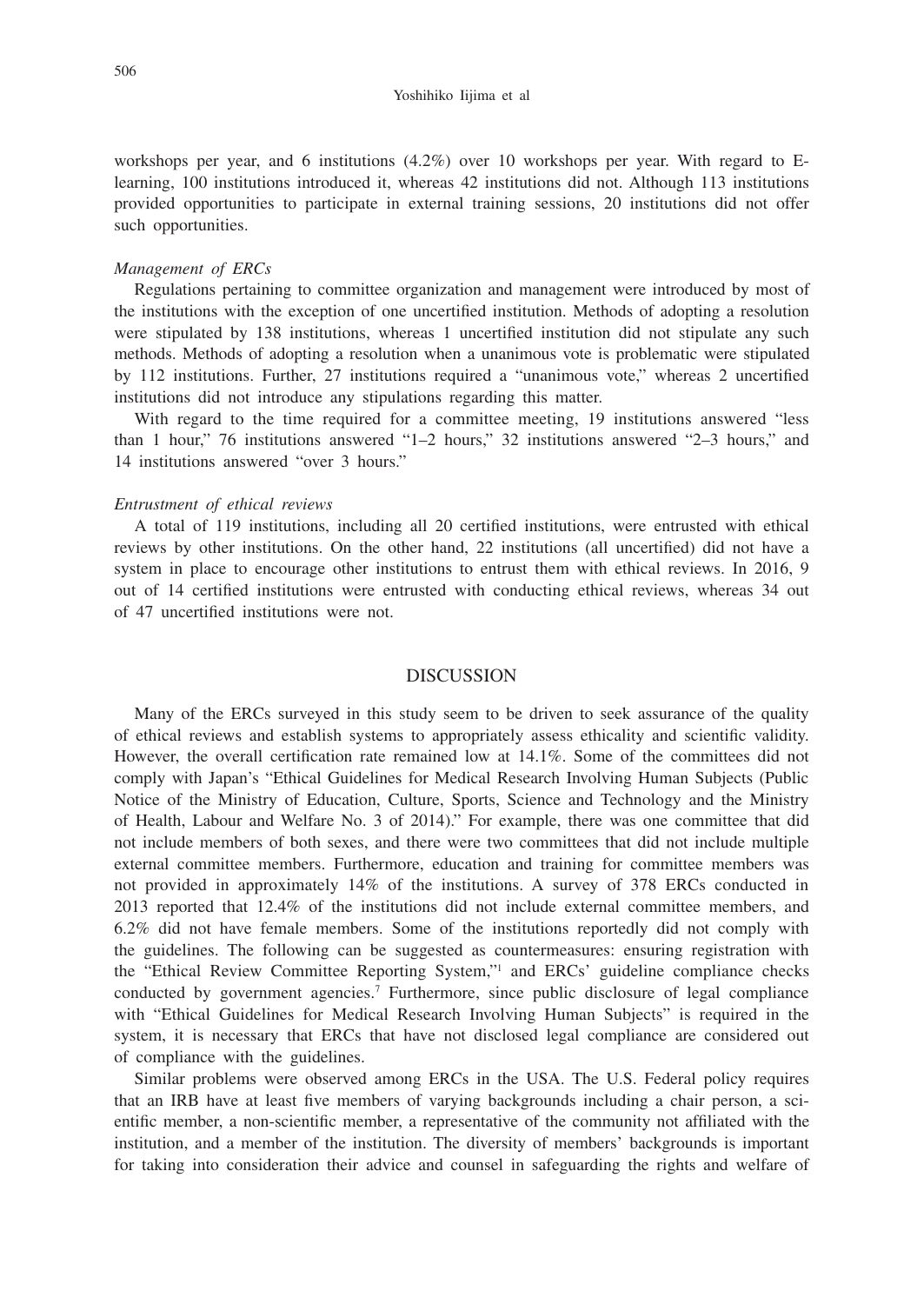human subjects. Federal regulations also state that ERCs should be sufficiently qualified through the experience and expertise of its members.<sup>8</sup> However, the data from a survey of university ERCs in the USA show that ERCs were predominantly white and male. Thirty-six percent of ERCs were all white, while one in ten had less than 10 percent female membership. Also, most ERCs offered minimal (less than four hours) training, and  $25\%$  offered no training at all.<sup>9</sup>

Our analysis and examination of the application documents indicated that the majority of the institutions have been making improvements with regard to the items in the application form. Nevertheless, the certification rate was a low 14.1%. There are administrative inadequacies that cannot be revealed by screening the application data, and it can be surmised that the discovery of inadequacies by conducting field surveys was one of the reasons for the low certification rate. Since this is a limitation of the study, please consider including suggestions to overcome this limitation in future studies. However, as the passing rate pertaining to application screening and the results of field surveys are not publicly disclosed, the actual indications of field surveys are unclear, which is a limitation of this study.

In this study, the biggest differences between ERCs of certified and uncertified institutions were related to general standpoint committee members, secretariat, and the entrustment of ethical reviews by other institutions.

Reviewing a total of 362 general standpoint committee members revealed the following considerable difference between certified and uncertified institutions: 91.1% of the general standpoint committee members of certified institutions were external committee members, whereas 71.3% of the general standpoint committee members of uncertified institutions were external committee members. Moreover, in some of the uncertified institutions, the administrators of the institutions, such as secretariat heads or department heads, were committee members. For someone in an administrative position at an institution, it may not be possible to express their opinions freely from a general standpoint, which leaves room for improvement. Furthermore, general standpoint members come from diverse occupations. According to the survey of 362 ERC members (171 healthcare professionals; 191 non-healthcare professionals), there were several educational staff members and civil servants among the 46 general standpoint committee members, namely, 18 "retired" university faculty members, educational staff members, civil servants, 8 civil servants, 6 corporate officers, 4 educational staff members, 3 people involved with patient's associations, 3 housewives, 2 office workers and 2 self-employed people.10 The fact that there were healthcare professionals as well as specialists in law and religion among general standpoint committee members in this study complicates compliance with ethical guidelines, which clearly distinguish general standpoint committee members from committee members specializing in the field of humanities and social sciences. However, it is not clear as to what kind of qualities general standpoint members are required to have. Therefore, further consideration of the required qualities for general standpoint committee members is necessary.

In the USA, the new National Institutes of Health (NIH) Policy on the use of central ERCs for multi-site research was adopted primarily to simplify and accelerate the review of complex multisite clinical trials.11 However, accelerating a review requires overcoming a number of obstacles. Perhaps the most substantial obstacle is the time and effort needed to develop reliance agreements among the participating sites.12

A trend toward the spread of central ERCs has taken place in Japan too. With regard to entrustment of ethical review by other institutions, 81% of the institutions had a system in place to promote it. However, only 42.6% of the institutions have actually been entrusted with conducting ethical reviews by other institutions. Under the guidelines that are in place in Japan, entrustment of ethical reviews is permitted systematically, but it is not widely practiced yet. Under these circumstances, AMED launched the Project for Development of Central Institutional Review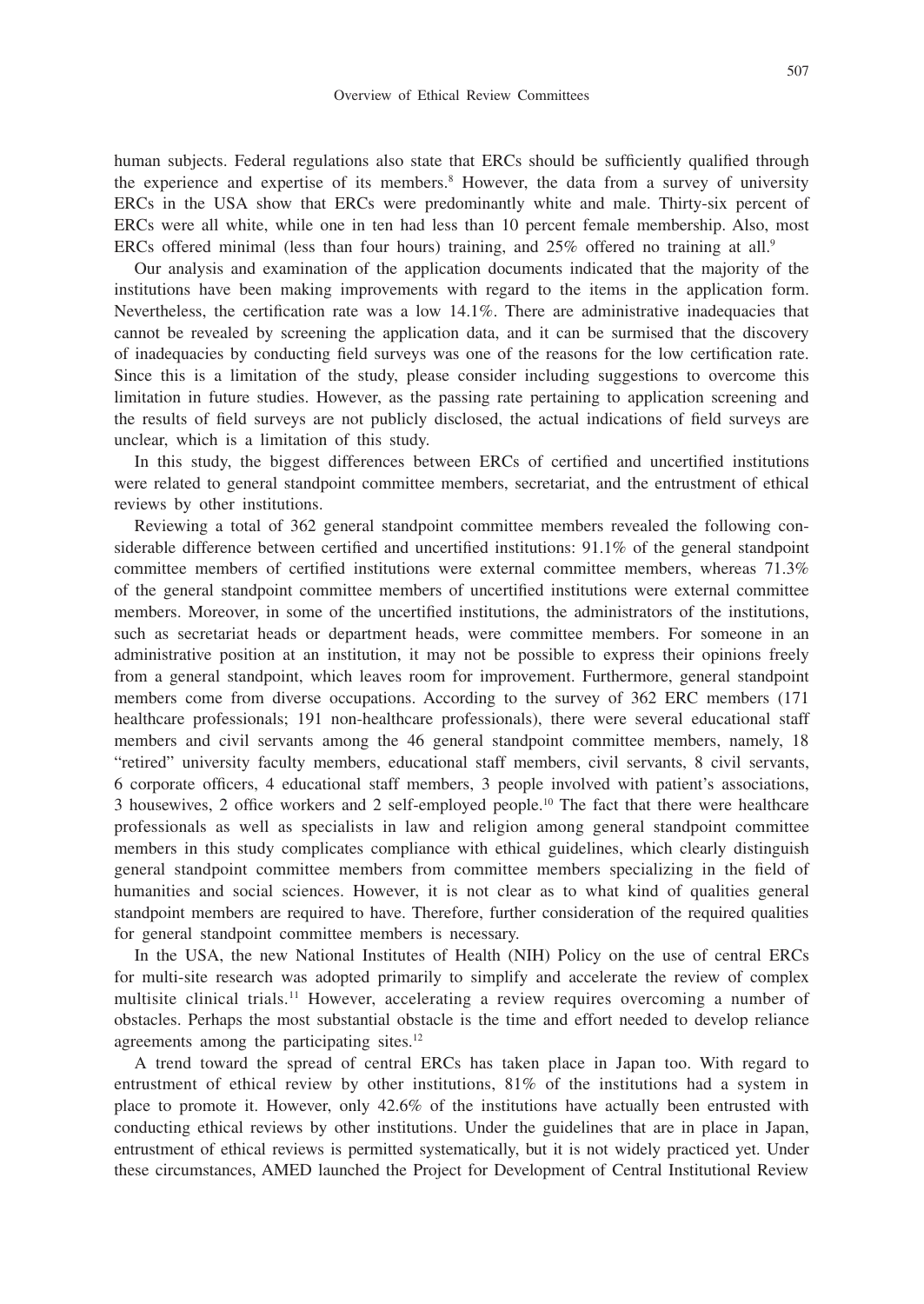Board in 2016. This project aims to reinforce the system under which centralized ethical reviews are conducted and improve its management. Furthermore, it targets qualitative homogenization of the reviews of multicenter collaborative research, consolidation of ERCs, and improvement of the efficiency and speed of the reviews.13 Since the enactment of the Clinical Research Act in April 2016, the clinical research ERCs newly certified by the Ministry of Health, Labour and Welfare (MHLW) must be entrusted by other institutions to conduct ethical reviews of "specific clinical research." Hence, central ethical reviews are promoted systematically.14

Secretariats of ERCs were established in most of the institutions, and the average number of employees at a secretariat was 3.4. However, since duties other than conducting reviews may be included, the number of people in charge of ERC-specific office work may be lower. Making necessary provisions for the secretariats that manage ERCs is indispensable for conducting highquality ethical reviews. As the application forms that are subjected to screening must have been provided to conduct a thorough review, the secretariat must check the application data. It can be argued that the secretariats support ethical reviews by managing ERCs, checking and documenting application data, and by having full-time faculty members conduct preliminary reviews depending on circumstances.15 In some of the institutions, full-time faculty members examine the content of the research, point out issues and provide guidance, and it becomes necessary to share responsibilities with the so-called academic research organizations (ARO) that provide support for clinical research. Although there is concern that the review will be reduced to a formality if the content of the research is examined and adequate improvements are made at the preliminary stage, it may allow ERCs to focus on the ethical issues inherent in the research plan.

This study examines application data submitted to the Project for Certification of Ethical Review Committees and aims to clarify the current state and issues of ERCs established in institutions seeking to conduct high-quality ethical reviews. This study investigates fundamental issues in conducting high-quality ethical reviews, and also suggests measures to deal with those issues. However, this study has some limitations as well. As the passing rate pertaining to application screening and the results of field surveys have not been clarified, it is a mere examination of application data self-reported by the institutions. Therefore, it is unclear whether ERCs actually operate as described in the application documents. Furthermore, as the systems of reviewing various clinical research studies are diverse, there are reservations as to whether the summary made in this study accurately represent actual ethical review systems.

## **CONCLUSION**

Among the application data submitted to AMED's Project for Certification of Ethical Review Committees between the fiscal years 2015 and 2016, we analyzed the application data of 142 institutions, who had granted their informed consent, to examine the current state and issues pertaining to the ethical review of research. Of the  $142$  institutions, only 20  $(14.1\%)$  were certified. Some of the institutions that were not certified did not meet the requirements specified in ethical guidelines.

Issues elucidated in this study included the fact that a considerable number of administrators within the institutions were appointed as general standpoint members and the fact that the practice of centralized ethical reviews was not spreading. The authors of this paper believe that it is necessary to increase the number of external committee members to offset the influence of the administrators of institutions, promote centralized ethical review and increase researchers' ethical literacy by further improving training systems.